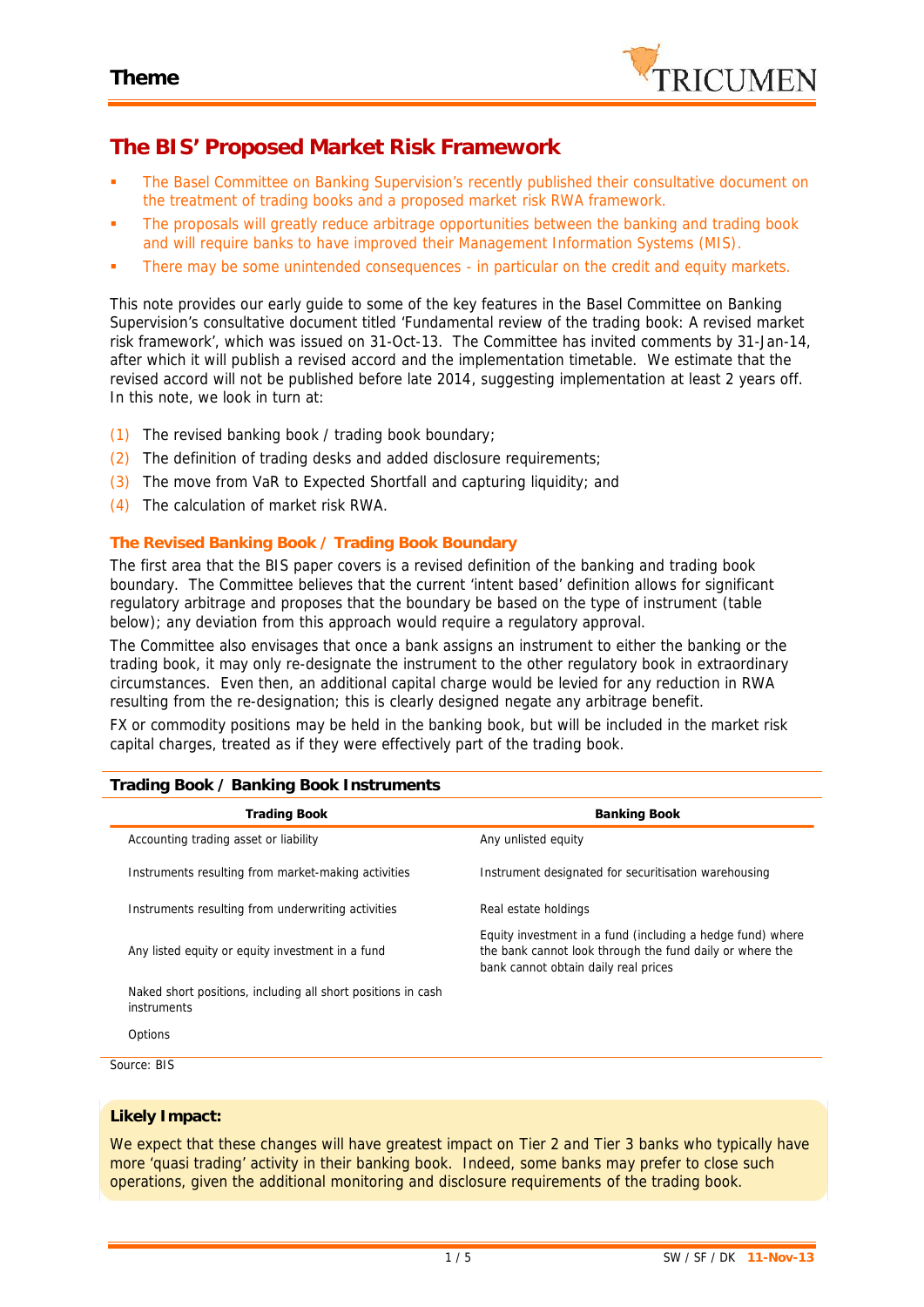

## **The Definition of a Trading Desk and Added Disclosure**

The proposals require that banks have clearly defined trading desks whereby each desk must:

- (1) Comprise a group of traders or trading accounts, with traders only assigned to one desk;
- (2) Have clear reporting lines and compensation policy;
- (3) Have a documented strategy and MIS covering revenue, costs and RWA;
- (4) Produce the daily P&L and, weekly at least, risk management and regulatory risk reports;
- (5) Treat trades between desks (e.g. internal hedges) in the same way as external trades;
- (6) Backtest the performance of a trading desk's risk management models to compare theoretical P&L with actual P&L (RWA penalties apply if these models prove to be excessively inaccurate).

In addition, much greater disclosure will be required. Banks will have to provide full detail of their trading desk structure, including whether a desk is nominated to use a models based approach to market-risk RWA (mRWA). Regular disclosure reports are also envisaged; the Committee's sample is shown below.

#### **Sample disclosure as envisaged by the BIS Committee on Banking Supervision**

|                                                                                            | Trading desk risk disclosure report (1)                                                                                        |                |                                     |                                     |                                                                                               |                      |                                                     |                                  |                                |                    |                   |                                 | Table 1              |
|--------------------------------------------------------------------------------------------|--------------------------------------------------------------------------------------------------------------------------------|----------------|-------------------------------------|-------------------------------------|-----------------------------------------------------------------------------------------------|----------------------|-----------------------------------------------------|----------------------------------|--------------------------------|--------------------|-------------------|---------------------------------|----------------------|
|                                                                                            |                                                                                                                                |                |                                     |                                     |                                                                                               |                      |                                                     |                                  |                                | <b>Risk Type</b>   |                   | Model Independent<br>Assessment |                      |
|                                                                                            | <b>Desk</b>                                                                                                                    | ES<br>(2)      | <b>NMR</b><br>$(3)$                 | <b>IDR</b><br>(4)                   | <b>Total</b><br><b>IMA</b>                                                                    | SA w/o<br>DR charge  | <b>SADR</b><br>charge(5)                            | <b>Total</b><br><b>SA</b>        | <b>IMA/SA</b>                  | <b>Risk Factor</b> | <b>ES</b>         | Exposure                        | Ratio                |
| $+X$                                                                                       | $SDot$ FX<br>FX derivatives                                                                                                    | 10<br>15       | $\mathbf{U}$<br>$\mathbf C$         | $\sigma$<br>$\circ$                 | 10<br>15                                                                                      | 15<br>20             | U<br>$\bf{0}$                                       | 1 <sub>5</sub><br>20             | 67%<br>75%                     | $+X$               | 28                | 300<br>185                      | 3.3%<br>3.1%         |
| Equity                                                                                     | Domestic cash equity<br>Domestic equity derivatives<br>Foreign equities                                                        | 13<br>18<br>25 | 0<br>$\Omega$<br>Ü                  | 2<br>3<br>4                         | 15<br>21<br>29                                                                                | 20<br>22<br><b>W</b> | 3<br>4<br>6                                         | 23<br>25<br>36                   | 65%<br>81%<br>81%              | Equity             | 83                | 278<br>500<br>325               | 5.4%<br>4.7%<br>8.9% |
| Interest rates                                                                             | Emerging market equities<br>Domestic interest rates and                                                                        | 28             | 3                                   | В                                   | 39                                                                                            | 35                   | $\overline{9}$                                      | 14                               | 89%                            | Interest rates     | 45                | 123                             | 9.2%                 |
| derivatives<br>International interest rates<br>and derivatives<br><b>Global structured</b> | 19                                                                                                                             | 0              | 3                                   | 77                                  | 30                                                                                            | $\overline{5}$       | 35                                                  | 73%                              |                                |                    | 1250              | 1.R%                            |                      |
|                                                                                            | <b>Dom structured products</b>                                                                                                 | 19             | $\mathbf C$                         | 5                                   | 24<br><b>NA</b>                                                                               | 32<br>40             | $\overline{c}$<br>$\overline{\mathbf{3}}$           | 34<br>43                         | 75%<br><b>NA</b>               |                    |                   | 984<br><b>NA</b>                | 2.4%                 |
|                                                                                            | <b>products</b>                                                                                                                |                |                                     |                                     | <b>NA</b>                                                                                     | 38                   | 5                                                   | 43                               | <b>NA</b>                      |                    |                   | NА                              |                      |
| Credit                                                                                     | High grade credit<br>I ligh-vield credit<br>Distressed debt<br><b>Synclicated loans</b>                                        | 19<br>13<br>16 | $\mathbf{0}$<br>$\overline{c}$<br>5 | $\mathbf{1}$<br>$\overline{4}$<br>В | 20<br>19<br>29<br><b>NA</b>                                                                   | 24<br>25<br>25<br>30 | $\overline{2}$<br>$6^{\circ}$<br>12<br>$\mathbf{a}$ | 26<br>31<br>37<br>3 <sub>R</sub> | 77%<br>61%<br>73%<br><b>NA</b> | Credit             | 48                | 698<br>502<br>298               | 2.9%<br>3.B%<br>9.7% |
| <b>Commodities</b>                                                                         | Agricultural commodities<br><b>Energy</b>                                                                                      | 17<br>17       | 2<br>$\overline{c}$                 | $\overline{O}$<br>$\overline{O}$    | 19<br>19                                                                                      | 21<br>19             | $\bf{0}$<br>$\mathbf{0}$                            | 21<br>19                         | 90%<br>100%                    | Commodities        | 34                | 198<br>126                      | 10%<br>15%           |
| Other                                                                                      | Macro hedge portfolio                                                                                                          | 36             | Δ                                   | $\overline{I}$                      | 41                                                                                            | -54                  | 9                                                   | <b>FiR</b>                       | <b>HIV6</b>                    |                    |                   | 1845                            | WE.                  |
| <b>Total</b>                                                                               |                                                                                                                                | 265            | 13                                  | 45                                  | 328                                                                                           | 485                  | 50                                                  | 535                              | 55%                            |                    | 238               |                                 |                      |
| Sum of risk factor ES                                                                      | Internal bank-wide consolidated ES                                                                                             | 200<br>238     |                                     |                                     |                                                                                               | Rho                  | internal consolidated diversification benefit (6)   |                                  |                                |                    |                   | $-38$                           | $-16%$<br>0.75       |
| Rho * internal bank-wide ES                                                                | (1-Rho) * sum of risk factor ES                                                                                                | 150<br>60      |                                     |                                     | ×<br>Regulatory ES-based capital charge (7)<br>Requiatory capital diversification benefit (8) |                      |                                                     |                                  |                                | ÷                  | <b>A</b><br>$-28$ | 210<br>$-11%$                   |                      |
|                                                                                            | Total regulatory capital charge (9)                                                                                            | 397            |                                     |                                     |                                                                                               |                      |                                                     |                                  |                                |                    |                   |                                 |                      |
|                                                                                            | Desks highlighted in yellow have securitisation exposures and are required to be capitalised using the standardised approach.  |                |                                     |                                     |                                                                                               |                      |                                                     |                                  |                                |                    |                   |                                 |                      |
|                                                                                            | Desks highlighted in green have failed backtesting and/or P&L attribution and are capitalised under the standardised approach. |                |                                     |                                     |                                                                                               |                      |                                                     |                                  |                                |                    |                   |                                 |                      |

*Source: BIS*

### **Likely Impact:**

Many banks will have to invest to improve their MIS systems, in particular in the allocation of costs and RWA to a trading desk-level. The backtesting of risk models will also be a challenge for some banks.

### **The move from VaR to Expected Shortfall and capturing liquidity**

A well known shortfall of the VaR methodology is that, while it works well in quantifying the scale of losses for a given probability and time horizon, it provides no guidance on the scale of any tail loss beyond this point. The Committee therefore of proposes moving to the use of Expected Shortfall (ES) reflecting the use of this approach by a number of banks internally.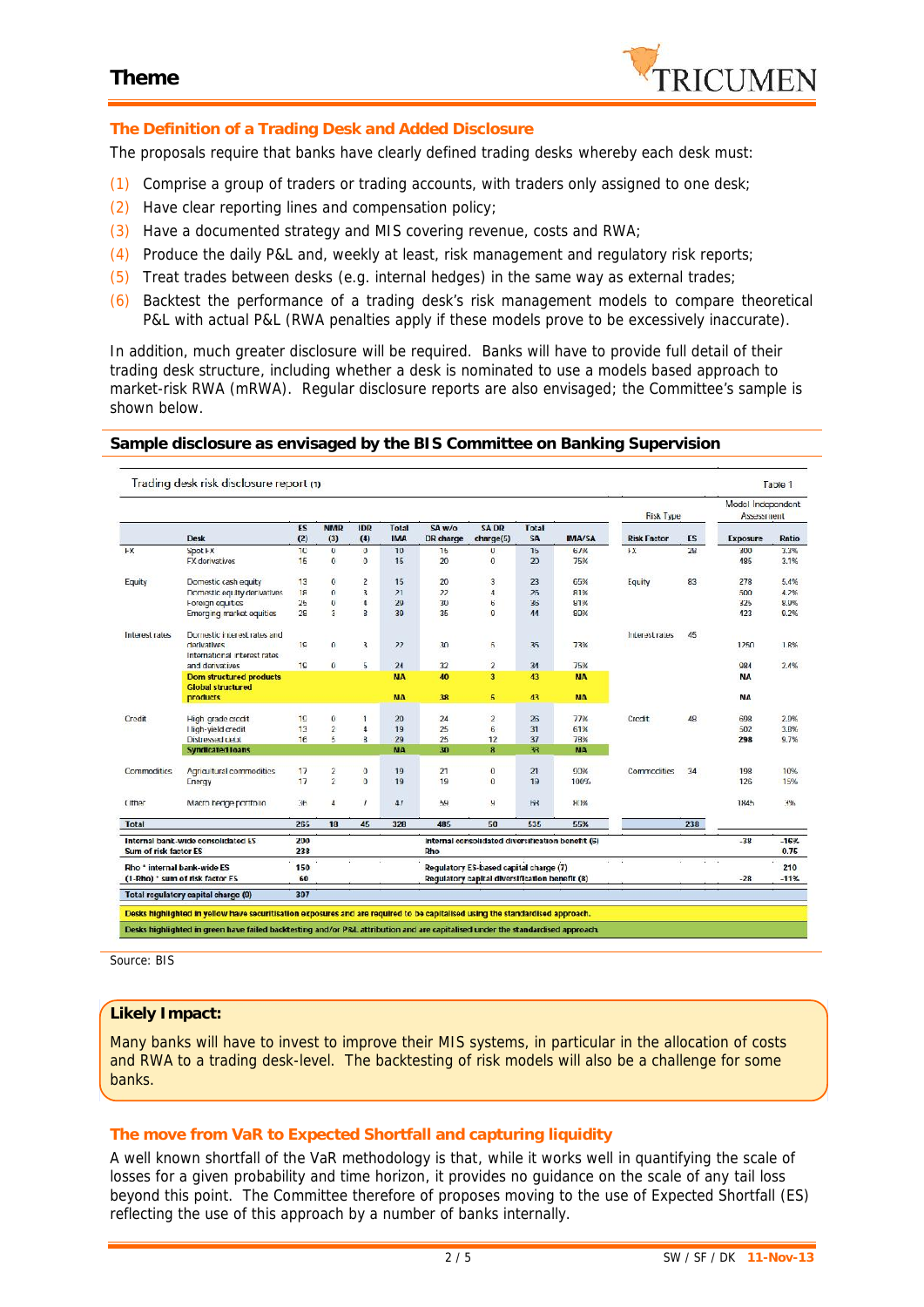# **Theme**



| The Committee also wishes banks to capture liquidity risk. To do this, The Committee proposes that<br>ES calculations should factor in a specified liquidity horizon for each product. Many banks, not<br>surprisingly, wished to set their own liquidity horizons; the Committee, however, views liquidity as a<br>systemic issue.                                                                                                                                                                                                                                                                                                                                                                                                                                                                                                                                                                                                                                       |         |         |              |          |                        |
|---------------------------------------------------------------------------------------------------------------------------------------------------------------------------------------------------------------------------------------------------------------------------------------------------------------------------------------------------------------------------------------------------------------------------------------------------------------------------------------------------------------------------------------------------------------------------------------------------------------------------------------------------------------------------------------------------------------------------------------------------------------------------------------------------------------------------------------------------------------------------------------------------------------------------------------------------------------------------|---------|---------|--------------|----------|------------------------|
| The Committee defines a liquidity horizon as 'the time required to execute transactions that extinguish<br>an exposure to a risk factor, without moving the price of the hedging instruments, in stressed market<br>conditions'. Liquidity horizons range from 10 to 250 days. The shortest liquidity horizon (applied to<br>large cap equities) is in line with the current regulatory 10-day VaR. The longest liquidity horizon<br>(structured credit) matches the banking book horizon at one year. The concept is broadly in line with<br>the direction taken under Basel 2.5, which introduced varying liquidity horizons as part of the<br>Incremental Risk Charge and the Comprehensive Risk Measure. The Committee's proposed liquidity<br>horizons are set out below.                                                                                                                                                                                            |         |         |              |          |                        |
| BIS Proposed Liquidity Horizons by Risk Category                                                                                                                                                                                                                                                                                                                                                                                                                                                                                                                                                                                                                                                                                                                                                                                                                                                                                                                          |         |         |              |          |                        |
| Liquidity horizons of broad risk factor categories<br><b>Risk factor category</b>                                                                                                                                                                                                                                                                                                                                                                                                                                                                                                                                                                                                                                                                                                                                                                                                                                                                                         | 10 days | 20 days | 60 days      | 120 days | Table 2<br>250 days    |
| Interest rate                                                                                                                                                                                                                                                                                                                                                                                                                                                                                                                                                                                                                                                                                                                                                                                                                                                                                                                                                             |         | χ       |              |          |                        |
| Interest rate ATM volatility                                                                                                                                                                                                                                                                                                                                                                                                                                                                                                                                                                                                                                                                                                                                                                                                                                                                                                                                              |         |         | χ<br>X       |          |                        |
| Interest rate (other)<br>Credit spread - sovereign (IG)                                                                                                                                                                                                                                                                                                                                                                                                                                                                                                                                                                                                                                                                                                                                                                                                                                                                                                                   |         | X       |              |          |                        |
| Credit spread - sovereign (HY)                                                                                                                                                                                                                                                                                                                                                                                                                                                                                                                                                                                                                                                                                                                                                                                                                                                                                                                                            |         |         | $\mathsf{x}$ |          |                        |
| Credit spread corporate (IG)                                                                                                                                                                                                                                                                                                                                                                                                                                                                                                                                                                                                                                                                                                                                                                                                                                                                                                                                              |         |         | X            |          |                        |
| Credit spread - corporate (HY)<br>Credit spread - structured (cash and CDS)                                                                                                                                                                                                                                                                                                                                                                                                                                                                                                                                                                                                                                                                                                                                                                                                                                                                                               |         |         |              | x        |                        |
| Credit (other)                                                                                                                                                                                                                                                                                                                                                                                                                                                                                                                                                                                                                                                                                                                                                                                                                                                                                                                                                            |         |         |              |          | X<br>X                 |
| Equity price (large cap)                                                                                                                                                                                                                                                                                                                                                                                                                                                                                                                                                                                                                                                                                                                                                                                                                                                                                                                                                  | X       |         |              |          |                        |
| Equity price (small cap)                                                                                                                                                                                                                                                                                                                                                                                                                                                                                                                                                                                                                                                                                                                                                                                                                                                                                                                                                  |         | X       |              |          |                        |
| Equity price (large cap) ATM volatility                                                                                                                                                                                                                                                                                                                                                                                                                                                                                                                                                                                                                                                                                                                                                                                                                                                                                                                                   |         | Χ       |              | Χ        |                        |
| Equity price (small cap) ATM volatility<br>Equity (other)                                                                                                                                                                                                                                                                                                                                                                                                                                                                                                                                                                                                                                                                                                                                                                                                                                                                                                                 |         |         |              | X        |                        |
| <b>FX</b> rate                                                                                                                                                                                                                                                                                                                                                                                                                                                                                                                                                                                                                                                                                                                                                                                                                                                                                                                                                            |         | χ       |              |          |                        |
| <b>FX ATM volatility</b>                                                                                                                                                                                                                                                                                                                                                                                                                                                                                                                                                                                                                                                                                                                                                                                                                                                                                                                                                  |         |         | χ            |          |                        |
| <b>FX</b> (other)                                                                                                                                                                                                                                                                                                                                                                                                                                                                                                                                                                                                                                                                                                                                                                                                                                                                                                                                                         |         | X       | X            |          |                        |
| <b>Energy price</b><br>Precious metal price                                                                                                                                                                                                                                                                                                                                                                                                                                                                                                                                                                                                                                                                                                                                                                                                                                                                                                                               |         | X       |              |          |                        |
| Other commodities price                                                                                                                                                                                                                                                                                                                                                                                                                                                                                                                                                                                                                                                                                                                                                                                                                                                                                                                                                   |         |         | χ            |          |                        |
| <b>Energy price ATM volatility</b>                                                                                                                                                                                                                                                                                                                                                                                                                                                                                                                                                                                                                                                                                                                                                                                                                                                                                                                                        |         |         | χ            |          |                        |
| <b>Precious metal price ATM volatility</b>                                                                                                                                                                                                                                                                                                                                                                                                                                                                                                                                                                                                                                                                                                                                                                                                                                                                                                                                |         |         | χ            |          |                        |
| Other commodities price ATM volatility<br>Commodity (other)                                                                                                                                                                                                                                                                                                                                                                                                                                                                                                                                                                                                                                                                                                                                                                                                                                                                                                               |         |         |              | X<br>x   |                        |
| Source: BIS                                                                                                                                                                                                                                                                                                                                                                                                                                                                                                                                                                                                                                                                                                                                                                                                                                                                                                                                                               |         |         |              |          |                        |
| Likely Impact:<br>We expect this move will have the greatest impact will be on the - already diminished - structured<br>credit market. It may also further reduce liquidity in high yield credit trading and emerging market<br>bond markets. Liquidity in the commodity markets is less likely to be impacted due to the rising<br>importance of commodity trading firms that are not subject to the same BIS regulatory framework.                                                                                                                                                                                                                                                                                                                                                                                                                                                                                                                                      |         |         |              |          |                        |
| The calculation of Market Risk RWA<br>The Committee sets out details for how mRWA would be calculated. In essence, all products would<br>be decomposed into one or more of nine risk categories, each with additive mRWA charges. For<br>example, a bond would typically be decomposed into the following notional positions:<br>A series of fixed cash flows, which should be assigned to the general interest rate risk category;<br>٠<br>The market value of the bond, which should be placed into the 'default risk' category;<br>٠<br>A series of cash flows, which should be assigned to the relevant category in the credit spread<br>٠<br>category.<br>The standardised approach also includes modifying factors which take into account hedging and<br>diversification benefits. At the same time, banks using the internal models approach will be subject to<br>some constraints on recognising diversification benefits, possibly reflected in floor charges. |         |         |              |          |                        |
|                                                                                                                                                                                                                                                                                                                                                                                                                                                                                                                                                                                                                                                                                                                                                                                                                                                                                                                                                                           |         | 3/5     |              |          | SW / SF / DK 11-Nov-13 |

### **BIS Proposed Liquidity Horizons by Risk Category**

### **Likely Impact:**

## **The calculation of Market Risk RWA Risk RWA**

The Committee sets out details for how mRWA would be calculated. In essence, all products would be decomposed into one or more of nine risk categories, each with additive mRWA charges. For be decomposed into one or more of nine risk categories, each with additive mRWA charges<br>example, a bond would typically be decomposed into the following notional positions:

- **A** series of fixed cash flows, which should be assigned to the general interest rate risk category;
- The market value of the bond, which should be placed into the 'default risk' category;
- **A** series of cash flows, which should be assigned to the relevant category in the credit spread category.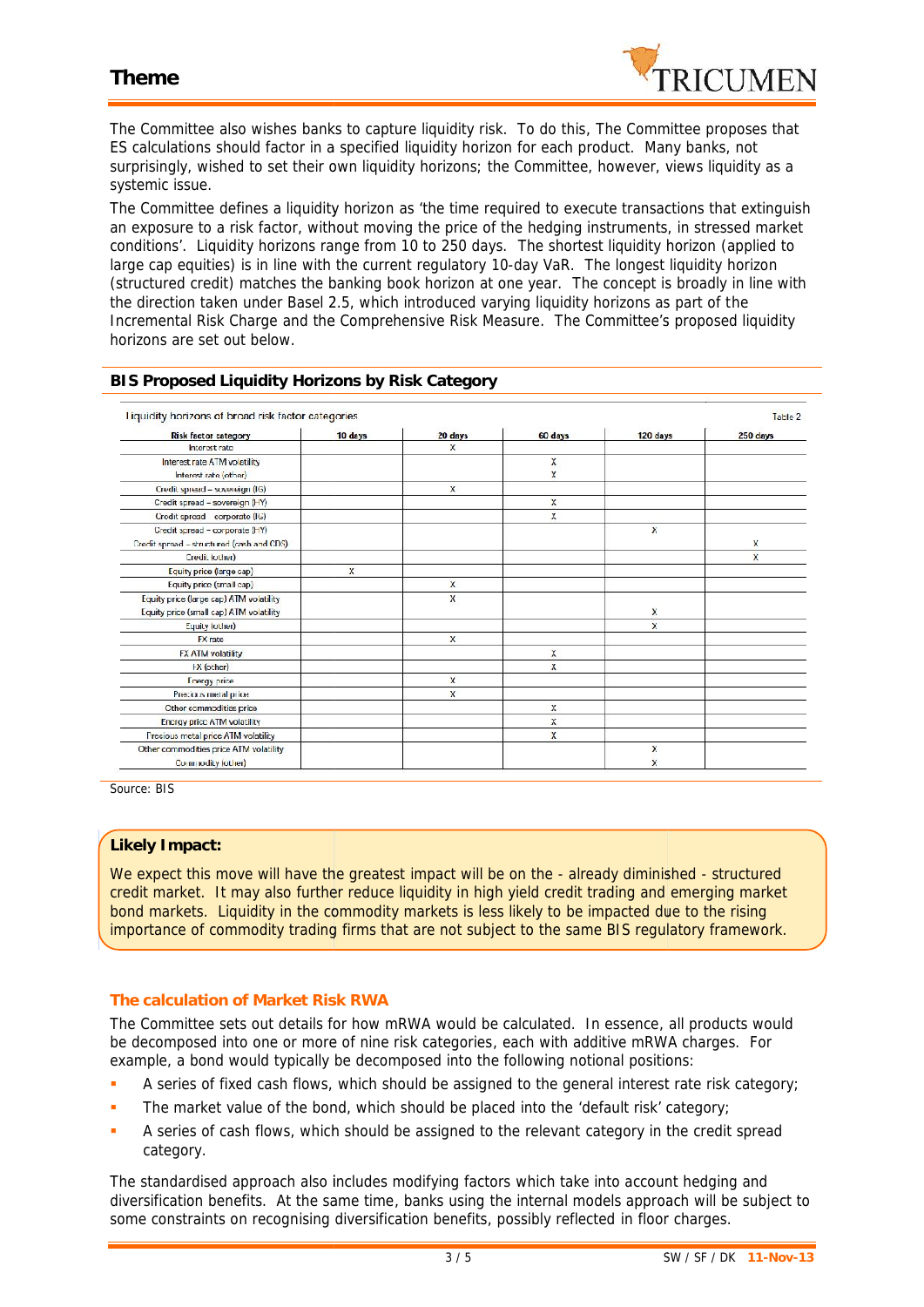

The table below summarises the mRWA range that would apply to main product areas.

|                                                       | General Interest<br>Rate | Credit Spread<br>(non-<br>Securitisations) | Credit Spread<br>(Securitisations)       | <b>Equity Risk</b>                                    | Commodity         | Foreign<br>Exchange       | Default Risk<br>(non-<br>Securitisation) | Default Risk<br>(Securitisation) | Options (non-<br>Delta)        |
|-------------------------------------------------------|--------------------------|--------------------------------------------|------------------------------------------|-------------------------------------------------------|-------------------|---------------------------|------------------------------------------|----------------------------------|--------------------------------|
| FX Spot                                               |                          |                                            |                                          |                                                       |                   | X                         |                                          |                                  |                                |
| FX Forwards & Swaps                                   | X                        |                                            |                                          |                                                       |                   | X                         |                                          |                                  |                                |
| <b>FX Options</b>                                     | x                        |                                            |                                          |                                                       |                   | X                         |                                          |                                  |                                |
| Rates Cash                                            | x                        | x                                          |                                          |                                                       |                   | (fixed rate bonds)        | x                                        |                                  |                                |
| Rates Repo                                            | x                        |                                            |                                          |                                                       |                   |                           |                                          |                                  |                                |
| Rates Swaps                                           | $\mathbf{x}$             |                                            |                                          |                                                       |                   |                           |                                          |                                  |                                |
| Rates Options                                         | X                        |                                            |                                          |                                                       |                   |                           |                                          |                                  |                                |
| Longevity/Mortality                                   | X                        |                                            |                                          |                                                       | х                 |                           |                                          |                                  |                                |
| Credit Cash                                           | x                        | х                                          |                                          |                                                       |                   | (fixed rate bonds)        | х                                        |                                  |                                |
| Credit CDS                                            | X                        | X                                          |                                          |                                                       |                   |                           | $\boldsymbol{x}$                         |                                  |                                |
| Credit Indicies                                       | x                        | x                                          |                                          |                                                       |                   |                           | x                                        |                                  |                                |
| Credit CDOs<br>ومحاولات والمحاولات والمحاولات         | X                        |                                            | x                                        |                                                       |                   |                           |                                          | x                                |                                |
| <b>Commodity Spot</b>                                 |                          |                                            |                                          |                                                       | x                 |                           |                                          |                                  |                                |
| <b>Commodity Derivatives</b>                          |                          |                                            |                                          |                                                       | X                 |                           |                                          |                                  |                                |
| Securitisation<br>,,,,,,,,,,,,,,,,,,,,,,,,,,,,,,,,,,, | x                        |                                            |                                          |                                                       |                   |                           |                                          |                                  |                                |
| Cash Equities                                         |                          |                                            |                                          | x                                                     |                   |                           | X                                        |                                  |                                |
| <b>Equity Derivatives Swaps</b>                       | X                        |                                            |                                          | x                                                     |                   |                           | x                                        |                                  |                                |
| <b>Equity Derivatives Options</b>                     | X<br>,,,,,,,,            |                                            |                                          | x                                                     |                   |                           | x                                        |                                  |                                |
| Prime Services                                        | X                        |                                            |                                          |                                                       |                   |                           |                                          |                                  |                                |
| mRWA                                                  | $0.4\% - 30\%$           | 5% - 80%                                   | $0.9\% - 100\%$                          | 30% - 70%                                             | 20% - 80%         | 15%                       | $0.5\% - 50\%$                           | 75% - 100%                       | $0.4\% - 30\%$                 |
| Buckets defined by                                    | 0.25 to 30 Yr            | HG/HY by<br>sector and<br>duration         | Credit rating,<br>sector and<br>duration | Large Cap/Small<br>Cap,<br>Developed/EM<br>and sector | Commodity<br>type | 1 year to over 3<br>years | Credit rating                            | Tranche type                     | Scenario matrix<br>calculation |

### **Indicative Decomposition of Risk By Product**

*Source: Tricumen analysis*

### **Likely Impact:**

Overall, the approach brings the regulatory treatment of risk much closer to the internal treatment of risk and the standardised approach closer to the internal models approach. With regard to individual product areas:

- The use of sectors in Credit Spread Risk is likely to add further skewing to the credit markets as banks will be less likely to hold inventory and/or will demand wider bid-offer spreads for longer dated bonds in sectors such as telecommunications. For example, a 10 year HY telco bond would attract a charge of 35%, versus a comparably low 25% for a 10-year HY utility bond;
- Similarly, the division between developed and emerging equities and the use of sectors in the Equity Risk category may have a wider impact. For example, companies in countries defined as emerging (such as South Korea) may favour listing on developed market exchanges, possibly depriving local exchanges of star names;
- A quirk of the risk category bucketing is that all 'unusual underlyings' (e.g. temperature in the case of weather derivatives, or mortality in the case of mortality bonds), would be assigned to an 'Other' bucket in the commodities asset class. We believe that while making weather derivatives part of the commodities category is sensible, risk such as mortality and longevity would be much better dealt with in the general interest rate category, albeit with time-banded charges;
- As the credit risk weights for securitisations will lead to consistency across trading and banking books, opportunities for regulatory arbitrage in this area will decrease;
- By the Committee's own admission, the treatment of implied volatility in options is imperfect. For example, gains due to changes in the implied volatility of options on one underlying can be offset by the losses due to changes in the implied volatility on options on another (possibly similar) underlying - such that the two options are likely to hedge each other; the proposed approach, however, aggregates the charges on both.